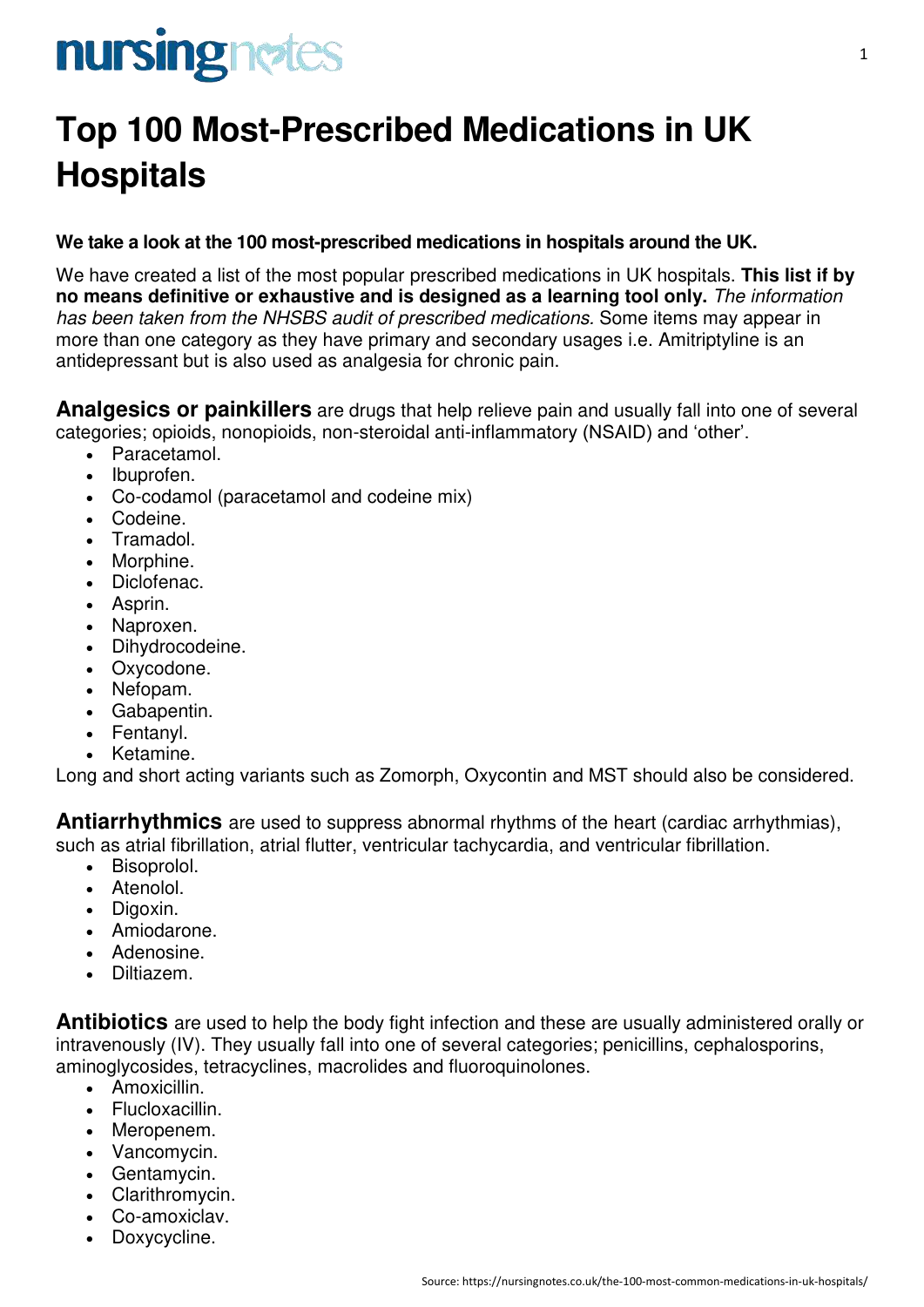## nursingnetes

- Ceftazidime.
- Piperacillin / Tazobactam (tazocin).
- Ciprofloxacin.
- Levofloxacin.
- Cephalexin.
- Cefuroxime.
- Clindamycin.
- Trimethoprim.
- Nitrofurantoin.

**Anticoagulants**, commonly referred to as blood thinners, are chemical substances that prevent or reduce coagulation of blood, prolonging the clotting time.

- Warfarin.
- Rivaroxaban.
- Apixaban.
- Enoxaparin.
- Funderparinex.
- Heparin.

**Anticonvulsants** are a diverse group of pharmacological agents used in the treatment of both epileptic and non-epileptic seizures.

- Sodium valproate (Epilim).
- Phenytoin.
- Levetiracetam (Keppra).
- Gabapentin.
- Clonazepam
- Diazapam.
- Lorazepam.
- Carbamazepine.

**Antidepressants** are drugs used for the treatment of depressive disorders and usually fall into one of the following categories; selective serotonin reuptake inhibitors (SSRIs), serotoninnoradrenaline reuptake inhibitors (SNRIs), noradrenaline and specific serotonergic antidepressants (NASSAs) and tricyclic antidepressants (TCAs).

- Citalopram.
- Fluoxetine.
- Amitriptyline.
- Sertraline.
- Venlafaxine.
- Mirtazapine.
- Trazodone.

**Antiemetics** are drugs used to treat vomiting and nausea and are typically used to treat motion sickness and the side effects of opioid analgesics, general anaesthetics and chemotherapy directed against cancer.

- Cyclizine.
- Ondansetron.
- Metoclopramide.
- Prochlorperazine.
- Levomepromazine.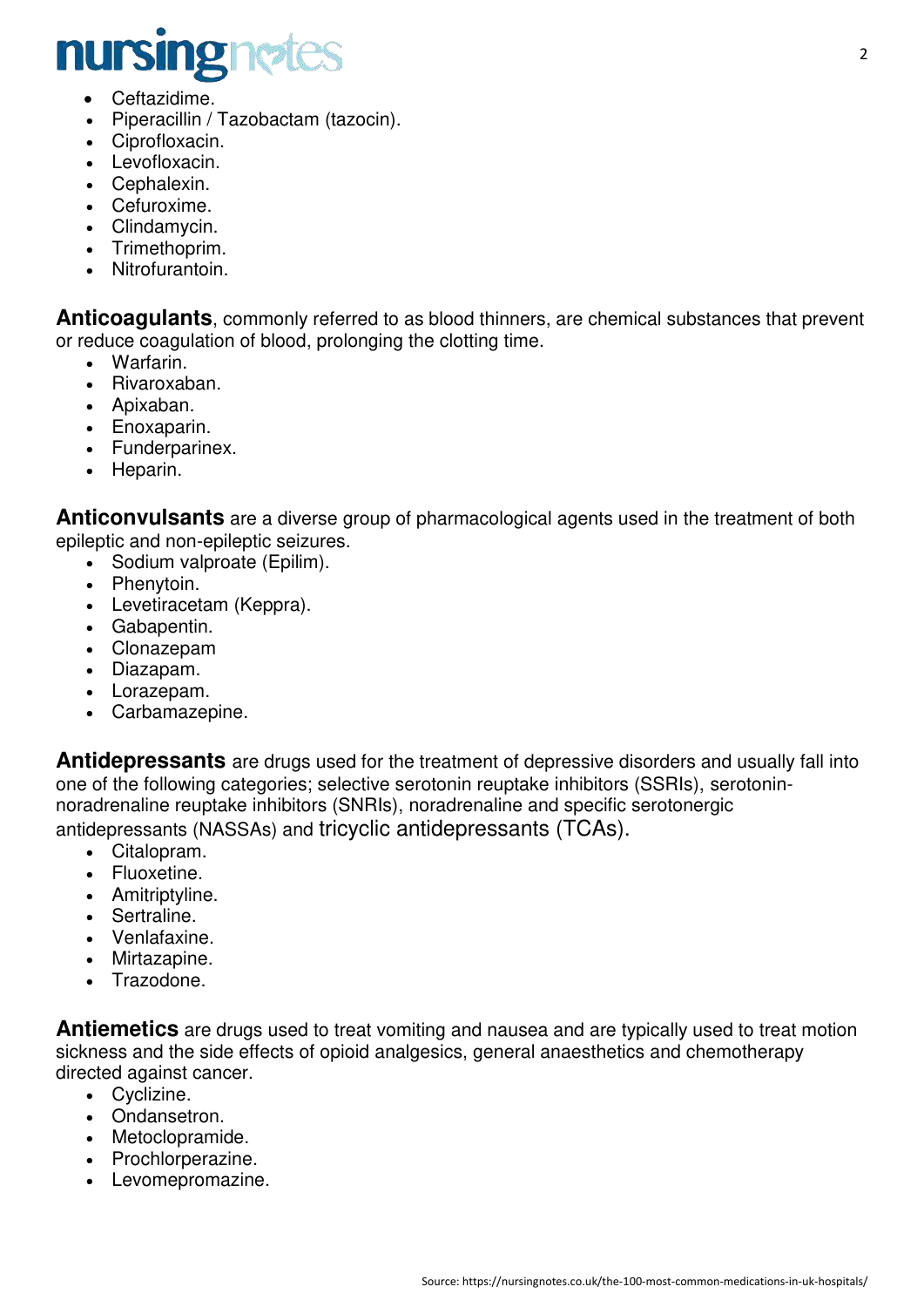# nursingnetes

**Antihypertensives** are used to treat hypertension and usually fall into one of several categories; angiotensin converting enzyme (ACE) inhibitors, calcium channel blockers (CCBs), angiotensin receptor blockers (ARBs) and beta-blockers. *You should also see Diuretics.* 

- Ramipril.
- Doxazosin.
- Candesartan.
- Losartan.
- Lisinopril.
- Atenolol.
- Bisoprolol.
- Amlodipine.
- Diltiazem.
- Nifedipine.

**Antihyperglycemics** are used in the treatments of raised blood sugars, typically in diabetic patients.

- Metformin.
- Insulin.
- Gliclazide.

**Bronchodilators** are used to help make breathing easier by relaxing the muscles in the lungs and widening of the bronchi.

- Salbutamol.
- Ipratropium.
- Tiotropium.
- Theophylline.

**Diuretics** are drugs that increased the production of urine these usually fall into one of several categories; loop diuretics, potassium-sparing diuretics and thiazides.

- Furosemide.
- Bumetanide.
- Spironolactone.
- Bendroflumethiazide.
- Indapamide.
- Amiloride.

**Intravenous Fluids** are infusion fluids and usually fall into one of two categories; colloid and crystalloid and can include supplements such as potassium and magnesium.

- Normal Saline.
- Plasmalyte.
- Hartmann's solution.
- Geloplasma / Plasmalyte.
- Glucose.

**Sedatives** are a group of medications that are using for a calming effect. They can be used to promote sleep, ease withdrawal symptoms or reduce agitation and irritability.

- Zopiclone.
- Haloperidol.
- Lorazepam.
- Midazolam.
- Diazepam.
- Chlordiazepoxide.